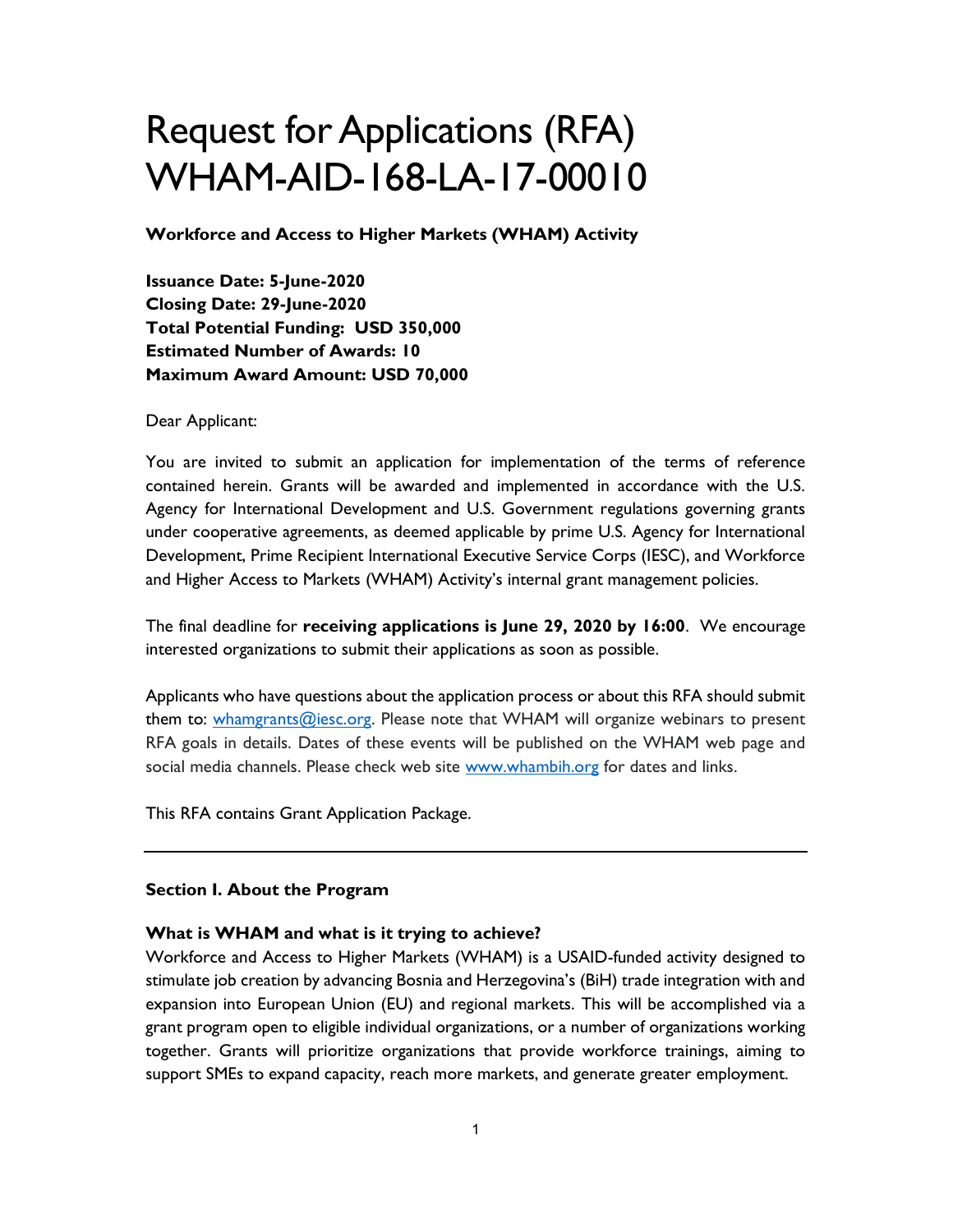Activity efforts will focus on organizations working with SMEs, or linked to, four main sectors: wood processing, metal processing, textile/footwear and ICT (information and communication technologies). More information about WHAM can be found on www.whambih.org.

Grant funds may be used to cover the costs of workforce development that will serve immediate, specific training needs with capacity building packages that are completed in three to six months time.

## What is the specific intervention area of this RFA?

WHAM will improve the capacity of high-growth, exporting, and export-ready small and medium enterprises from the wood, metal, textile/footwear and ICT sectors via grants focused on improving workforce in targeted sectors. Grants should aim to address workforce development needs as a whole, by supporting private and/or public institutions, sector associations and training institutions that demonstrate clear engagement and response to targeted-sector enterprises' labor demand.

WHAM can provide a wide range of support to potential grantees, some examples of which are detailed below.

Examples by industry:

- In metal sector training of CNC programming, CAD/CAM engineers, welders, etc.
- In wood sector training of CNC programmers and operators, upholsterer, carpenter, etc.
- In textile sector trainings of sewer, material technology, designers, CNC cutting, etc.
- In ICT sector trainings of programmer, project manager, tester, cyber security expert, etc.

Examples by type of applicant:

- Existing training centers that provide training to SMEs in target sectors
	- o Subsidize the cost of regular training that training centers are organizing for companies or unemployed individuals;
	- o Supplies and materials used for training;
	- o Equipment rental used for training;
	- o Experts and trainers that are providing training; and,
	- o Cost of the individual certification paid to accredited organization.
- Industry associations (SME integrators) that are not training centers
	- o Common costs of training for minimum ten SMEs.
- SME (that it has a training center) that organizes workforce development assistance if it supports workforce beneficiaries for the greater sector, not just individual enterprise needs.
	- o Direct cost of tuition/fee, training location, materials, licenses and labor used in the training;
	- o Local travel and food for trainees; and,
	- o Cost of certification exams paid to third party for individual trainees.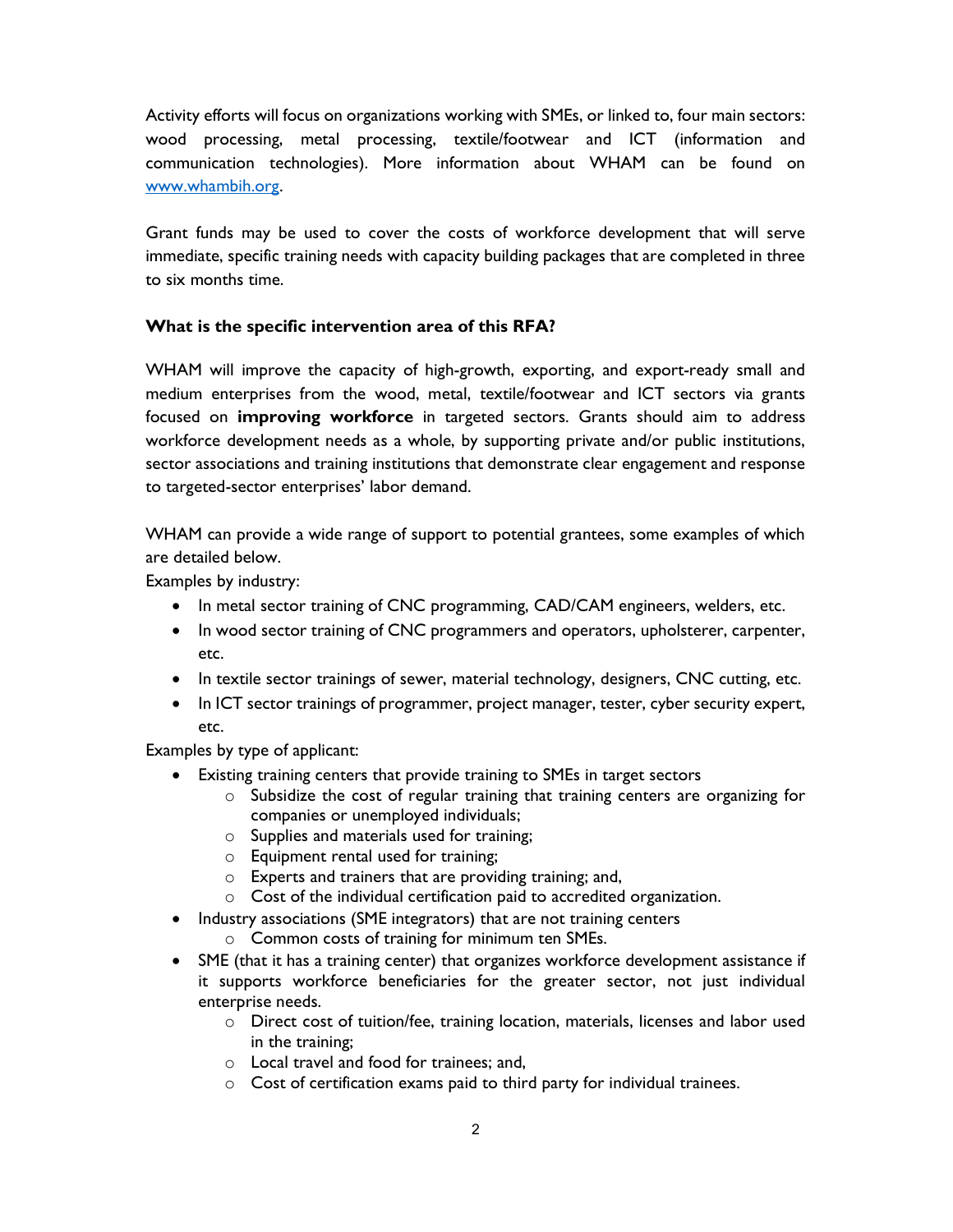Please note that WHAM grants cannot be used to pay VAT (value added tax). This cost must be covered from other sources.

## Section II: Eligibility

### Is my organization eligible to receive grant funding?

The focus of this RFA will be on training centers and will involve both public and private technical/vocational institutions. In some cases, small and medium enterprises (SMEs) may have a training center within their organization that could be eligible for assistance if it reaches workforce beneficiaries for the greater sector, not just individual enterprises.) SME applicants must come from the following four sectors, metal, wood, textile/footwear and ICT industries. They must be aiming to expand capacity, reach broader markets, and generate greater employment. All organizations must be legally registered under the laws of BiH.

Grantees may include the following types of organizations:

- Public or private training organizations, vocational training centers, technical secondary and post- secondary schools;
- Small and medium enterprises (SMEs) that are operating in metal, wood, textile/footwear and ICT sectors with a core business that isn't training, but provide trainings for the benefit of the entire sector not just their own company;
- Educational institutions, such as schools, universities, and adult education centers;
- For-profit organizations, training institutes, and private educational entities (second and third level);
- Non-governmental Organizations (NGOs), business associations, chambers of commerce and development agencies that organize trainings for their member SME in target sectors.

Additionally, applicants are encouraged to provide cost share that matches the requested grant amount at a 1:1 rate.

## Are there any restrictions on what can be funded?

WHAM will not provide grants to applications that create market distortion, nor can the grants awarded be utilized for the following:

- Ceremonies, parties, celebrations, or "representation" expenses;
- Purchase of restricted goods such as: restricted agricultural commodities, motor vehicles including motorcycles, pharmaceuticals, medical equipment, contraceptive products, used equipment (without the previous approval of USAID), or prohibited goods under USAID regulations, including, but not limited to, the following: abortion equipment and services, luxury goods, etc.;
- Alcoholic beverages;
- Purchase of goods or services restricted or prohibited under the prevailing USAID source or nationality (Burma, Cuba, Iran, North Korea, Sudan and Syria);
- Prior obligations of and/or, debts, fines, and penalties imposed on the grantee; or,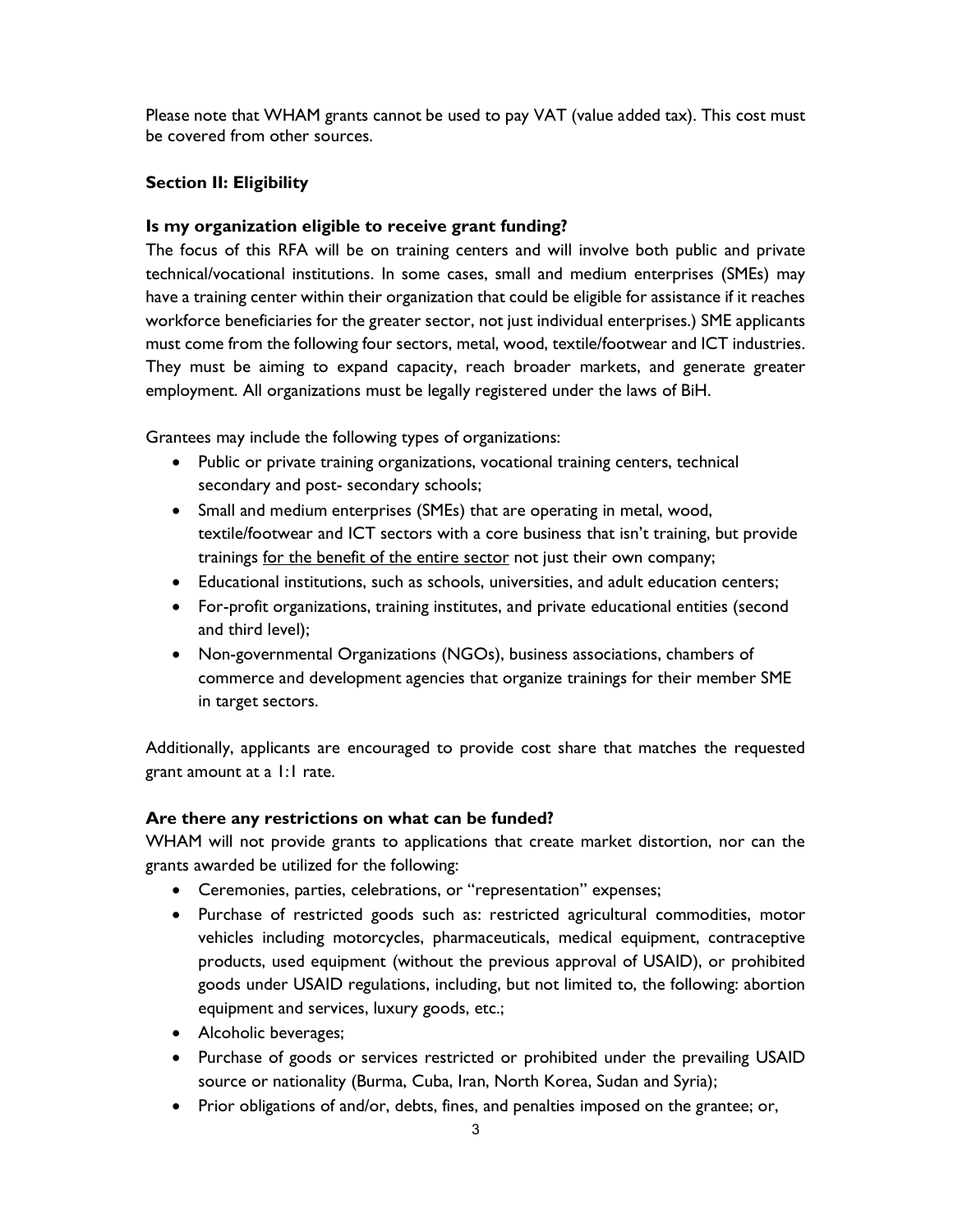**•** Creation of endowments.

The Activity would not consider applications from or in partnership with:

- Employees, contractors and their family members, as well as employees or family members of participating sponsors;
- Selection Committee participants, providers of technical assistance (TA) and consulting services funded by the Activity; or,
- Entities listed in Parties Excluded from Federal Procurement or Non-procurement Programs and U.S Department of Treasury OFAC and United Nations Sanctions Lists.

Applicants may only submit one application per open RFA. All applications must be in accordance with the environmental laws and regulations of Bosnia and Herzegovina.

## Section III: Application and Submission Information

#### How do I apply for grant funding?

If you are an eligible organization and have a business need that aligns with the intervention areas described above, you should apply for support by submitting a grant application using the Grant Application Template that can be found on the WHAM web page www.whambih.org in addition to other documents that are part of the grant application package (Grant Application Form Template, Grant Budget Form Template, Monthly Budget Breakout, Grant Budget Notes Template, Grant Budget Forms Instructions, Indicators Example, Indicators Template, Environmental Review Template). Please note that grant applications will only be accepted in the application format given in Annex 1 – Grant Application Package and must be completed in the English language.

Grant applications and supporting documentation should be submitted electronically to the following email address: whamgrants@iesc.org

Questions regarding the technical or administrative requirements of this RFA may be submitted by email to whamgrants@iesc.org. Questions must be submitted in writing; phone calls will not be accepted. Questions and requests for clarification—and the responses thereto—that WHAM believes may be of interest to other offerors will be circulated to all RFA recipients who have indicated an interest in submitting applications.

Only written answers issued by IESC/WHAM will be considered official and carry weight in the RFA process and subsequent evaluation. Any verbal information received from employees of IESC/WHAM or any other entity should not be considered as an official response to any questions regarding this RFA.

Applicants that submit an application will be notified within 30 working days of their submission whether they were successful. The application must be accompanied by the following supporting documents and certifications: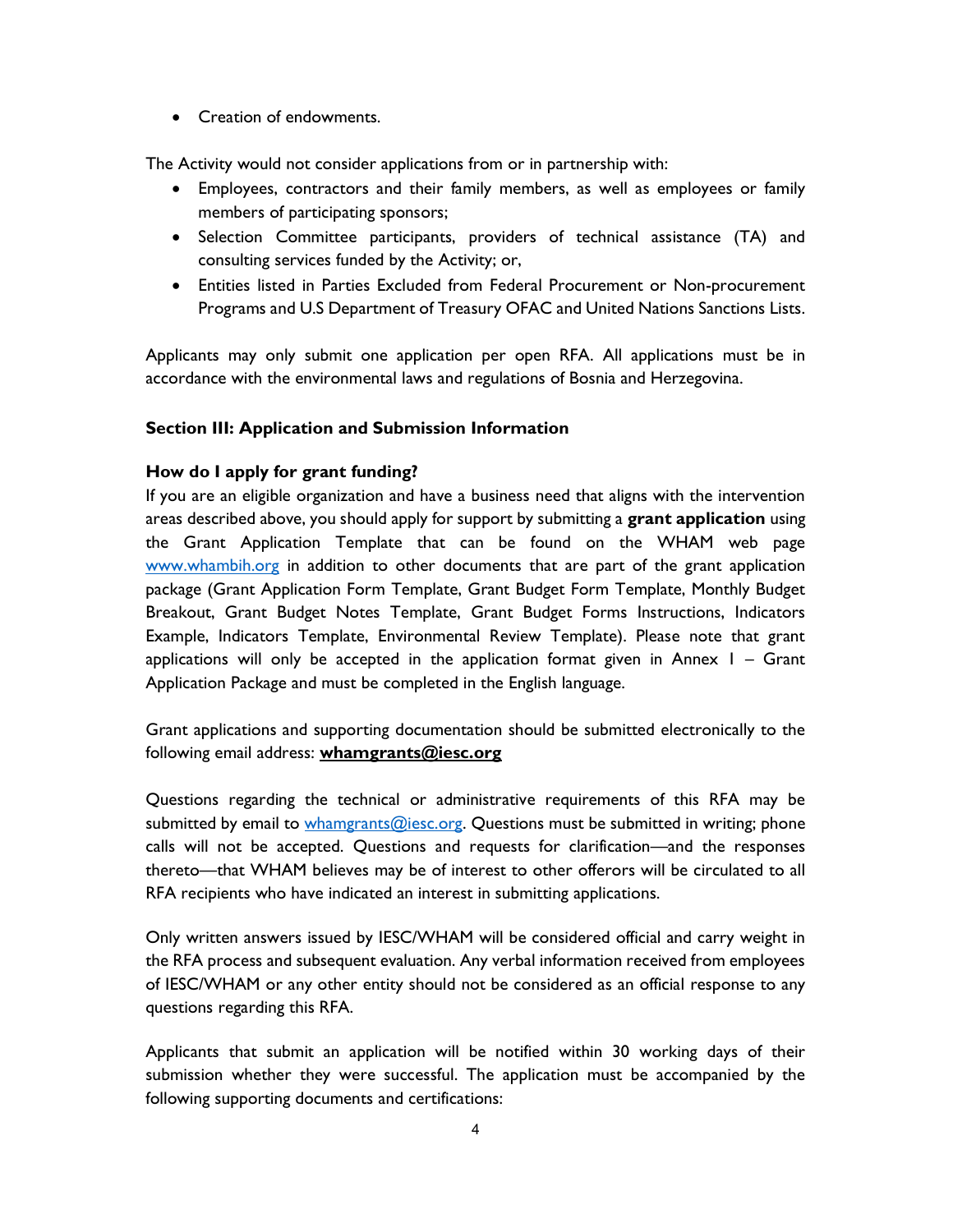- Copy of relevant registration license;
- Tax ID; and,
- VAT number (if applicable).

#### How does the selection process work?

The information that you provide in the grant application will help WHAM decide if you are a suitable candidate to partner with. If your idea is sound and corresponds with the objectives of the Activity, WHAM staff will contact you to discuss your plans further. Please note that preliminary acceptance of a grant application by WHAM does not constitute an agreement to award grant funding. The final decision remains with USAID.

Accepted applications will subsequently be submitted to the WHAM selection committee for evaluation against the merit review criteria outlined in the next section. Based on this review, the selection committee will either approve, request further clarification, or reject the application. If an application is successful, it will be submitted to USAID for final review and approval. If approval from both WHAM and USAID is provided, the award will move into a final negotiation stage. Upon successful completion of this stage, the award will be finalized, and a post award management plan will be created for each grant to ensure that the award recipient will fulfill its requirements and receive the agreed upon necessary technical assistance. All awards will be monitored on an on-going basis and evaluated upon the grant award's conclusion. While some applications will be rejected outright, some will be referred to the applicant for improvements. In such cases, the WHAM team will assist with further development of the application. Unsuccessful applications will receive written feedback intended to provide guidance on how to improve the application for future consideration.

#### What criteria will my application be reviewed against?

Applications submitted to WHAM will be evaluated according to the following criteria:

 Organization potential (25%): Applicants must present training capacity. How many years of experience in organizing trainings do you have? How many trainings were organized in the past two years? What is the average number of trainees per month you have had in the last two years? From the trainees that participated in trainings during the last two years how many have found jobs related to the training they received? Where were trainings conducted and what type of experts provided the trainers? Was the curriculum designed in coordination with the private sector to take into account SMEs needs? Are these trainers considered industry experts with years of experience and are they employed by the applicant or contracted on demand? WHAM also analyzes the organizational capacity of the applicant in terms of experience working with similar activities in the past. Did the applicant successfully implement similar activities in the past? As all of these questions indicate, the WHAM Activity is looking to support applicants that have a demonstrable track-record of workforce development training success.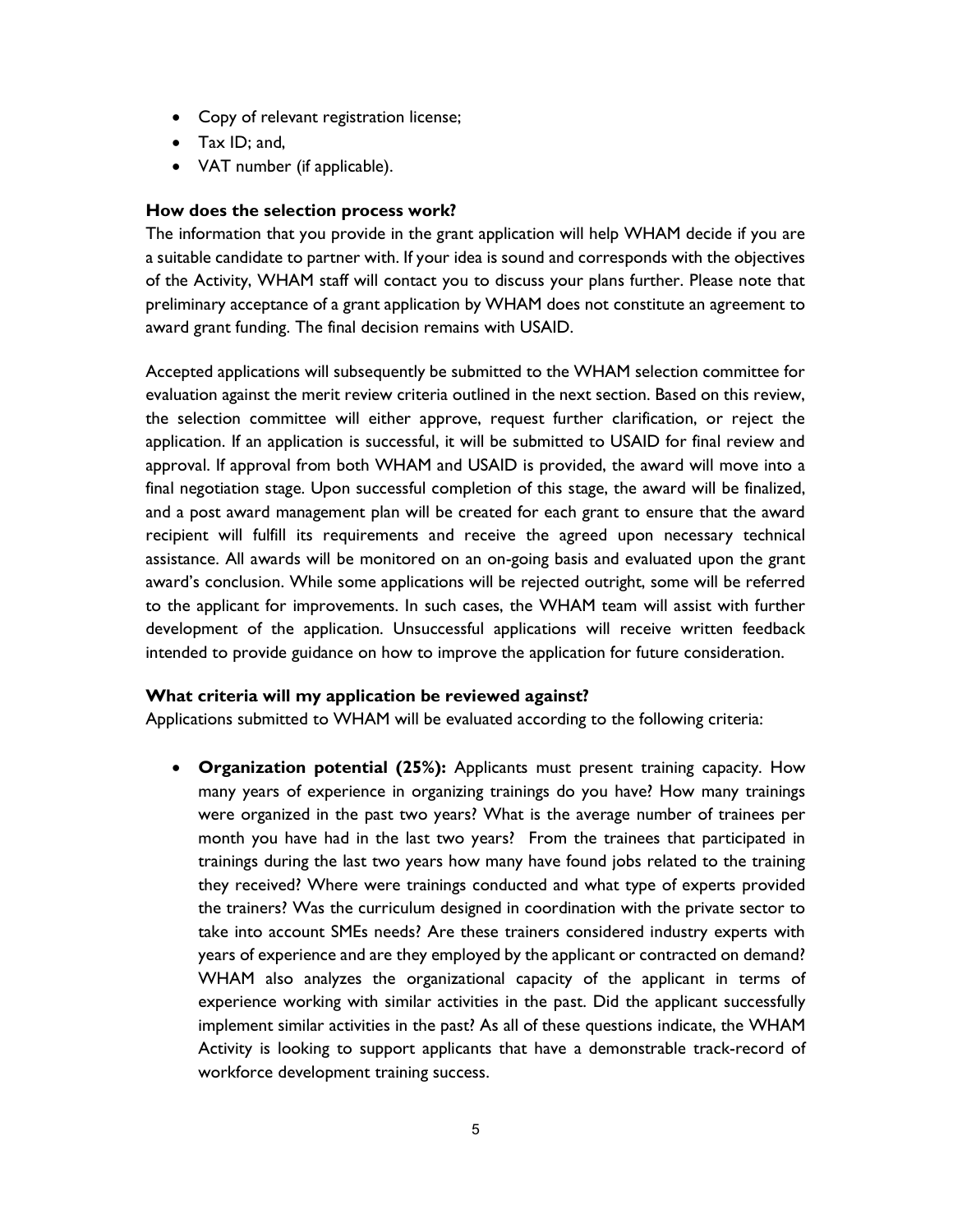- Type of training provided (30%): Is the proposed training focused on advanced technology and in-line with current industry needs, and will this training bring new and needed workforce skills to SME beneficiary companies? Applicants that request more technologically advanced skills<sup>1</sup> will be looked upon favorably.
- Training / employment needs (30%): WHAM looks favorably on applications that in the case of SMEs have a target of more than twenty people that will be trained; or in the case of training centers or vocational schools, a history of trainings organized over the years that will lead to successful implementation of trainings and potential employment after the training is completed. Have companies that will likely hire newly trained people been pre-identified by the applicant? Have there been pre-identified people that will be trained, or will the selection process take place once the training starts? What is the number of anticipated trainees that are employed vs. unemployed? How many trainees fit into the categories of youth and women?
- Cost of training (15%): Training costs vary from industry to industry, as do the types of skills being taught. However, in addition to the previously mentioned criteria, applications shall be reviewed based on the percentage of matching WHAM funds with applicants' own funds or third-party funds leveraged by the applicant to complete the training activity. What is the cost of the training per person?

Applications containing the following will be viewed favorably:

- Training centers, technical schools, vocational schools/organizations, private companies that are operating in metal, wood, textile/footwear and ICT sectors that are conducting training not for the benefit of their own company only, or groups of individual companies with a common training needs will be given preference;
- Higher employment generation please note that new jobs are defined as persons being fully or part-time employed by the applicant, or by other SMEs in the targeted sectors in coordination with the applicant, which would be documented through official employment records upon grant closeout;
- Provision of qualified workforce to a larger number of private enterprises and beneficiaries;
- Higher number of female/youth participants; and,
- All other evaluation factors being equal, WHAM may assess applicants that have not received previous USAID funding more favorably. Applicants that haven't received previous USAID funding are highly encouraged to apply.

# Availability of Funds and Other Considerations

Issuance of this RFA does not constitute an award commitment on the part of the Workforce and Higher Access to Markets (WHAM) or International Executive Service Corps (IESC), nor does it commit USAID or the U.S. Government to pay for costs incurred in the preparation and submission of the grant application.

<sup>&</sup>lt;sup>1</sup> Data science classes in ICT sector, friction welding in metal, etc.